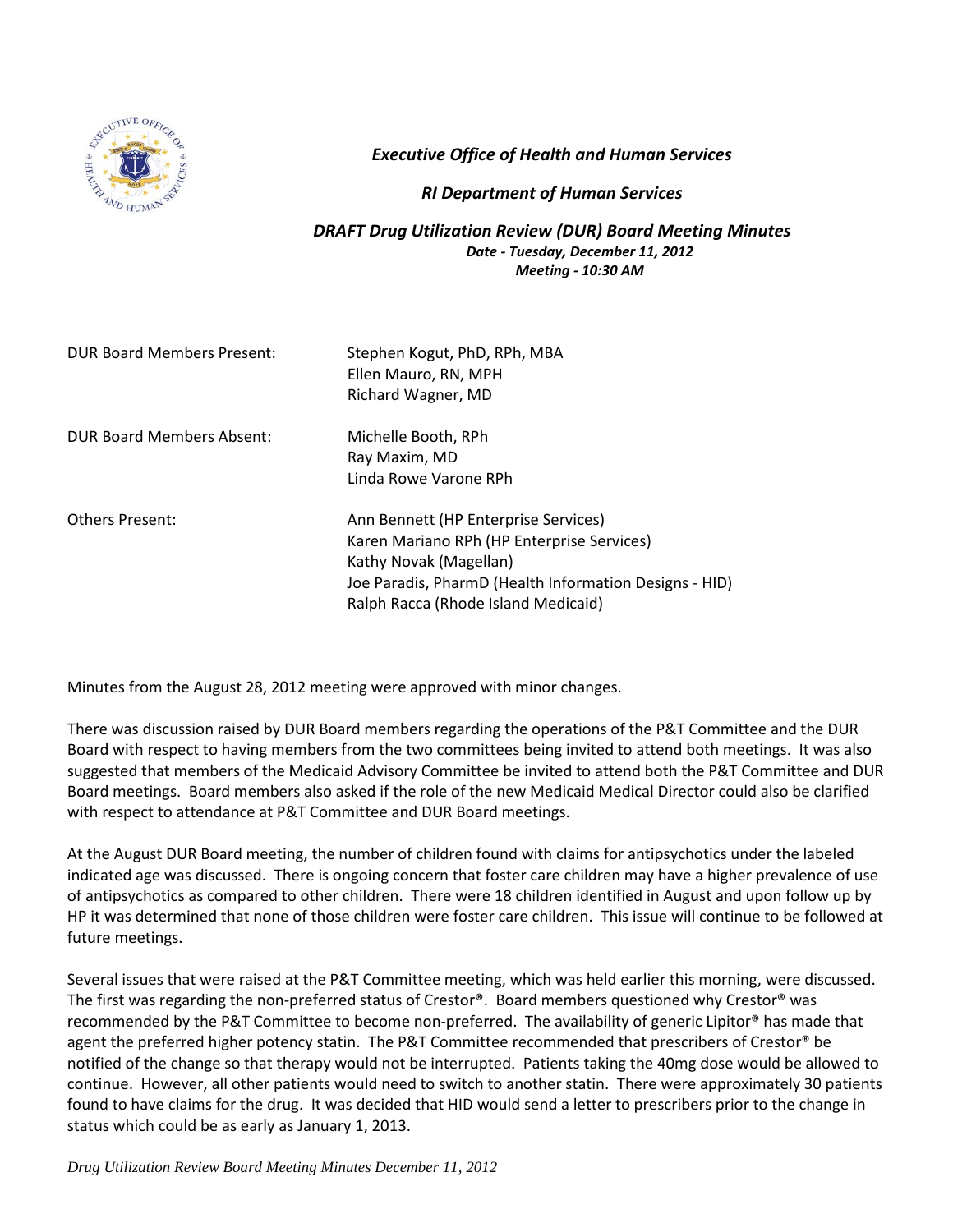Clonazepam was removed from the anticonvulsant drug class by the P&T Committee and the Committee asked the DUR Board to review the utilization of the drug. The drug will not be part of the PDL and remains available without restriction. Board members recommended that HID evaluate the use of clonazepam and if possible determine the number of patients taking the drug and the percentage of them that have some kind of seizure diagnosis. Also determine how many patients are 65 or over to estimate how many are enrolled in Medicare Part D plans.

The P&T Committee also recommended that the DUR Board evaluate the use of anticoagulants. Warfarin is the only preferred oral agent at this time. The newer oral anticoagulant agents require prior authorization. Board members asked if HP could determine the cost associated with warfarin laboratory monitoring. Board members also asked if patients who may have been discharged on one of the newer oral agents could be continued on the drug. HP noted that prior authorization for one of the newer agents would be approved if the patient were discharged from the hospital on the drug. The Board asked HID to identify patients taking warfarin for up to 12 months and evaluate their diagnosis data to look for evidence of bleeding and to do the same for patients taking any of the newer oral agents chronically as well. They asked that results for stratified by age and gender.

The Board asked HID to inquire with other states if they placed restrictions on the use of angiotensin modulating combination agents and if they preferred the use of the combination agents or single agents. The Board also asked HID to evaluate the use of the antipsychotic Latuda® and determine if it is being used in pregnant patients.

HID discussed DUR letters sent over the past quarter with respect to screening for overuse of controlled substances and the lock-in program. HID presented data on the use of Suboxone® and other opiods and the use of short acting agents for more than 90 days. Only one (1) patient was found to have ongoing concurrent claims for Suboxone® and other opioids. It appeared that after intervention letters were mailed the number of patients found to continue utilizing short acting agents chronically was reduced. HID will prepare a detailed report of the findings.

Since January 2012, twenty (20) patients have been identified as potential lock-in candidates, and prescribers and patients received intervention letters stating if utilization did not improve that the patients would be restricted to a single pharmacy. Of those patients, six (6) of them went on to be recommended for lock-in. HP has determined that all six (6) patients recommended for lock-in are patients enrolled in the Rite Share Program. For Rite Share patients, Medicaid is the second payer and the first payer is the patient's primary insurance. There was discussion regarding whether copies of DUR lock in alert letters for Rite Share patients should also be sent to the primary insurance plan. Board members were concerned that if letters were sent to the insurance plan, patient may be stigmatized. However, it was also noted that identifying the appropriate contact person at the primary insurance plan was not always possible.

Board members noted that a statewide comprehensive plan to reduce abuse of opioids would be the best strategy to pursue. However, the problem of statewide abuse of opioids may be beyond the scope of the Medicaid DUR Board. HP noted that pharmacists do have access to the Prescription Drug Monitoring Program. HID was asked to continue to screen for opioid abuse among Medicaid recipients and recommend patients for lock-in to HP for further evaluation. HID noted that in Maryland, the DUR Board reviews individual cases and makes recommendations for patients to be locked-in.

It was made known that the Connect Care Choice Program has a lock-in program that can restrict patients to a single pharmacy. Multiple emergency room use is one criteria used to screen for patients. A list of patients restricted under this program will be obtained so the HID can determine if they have identified some of the same patients.